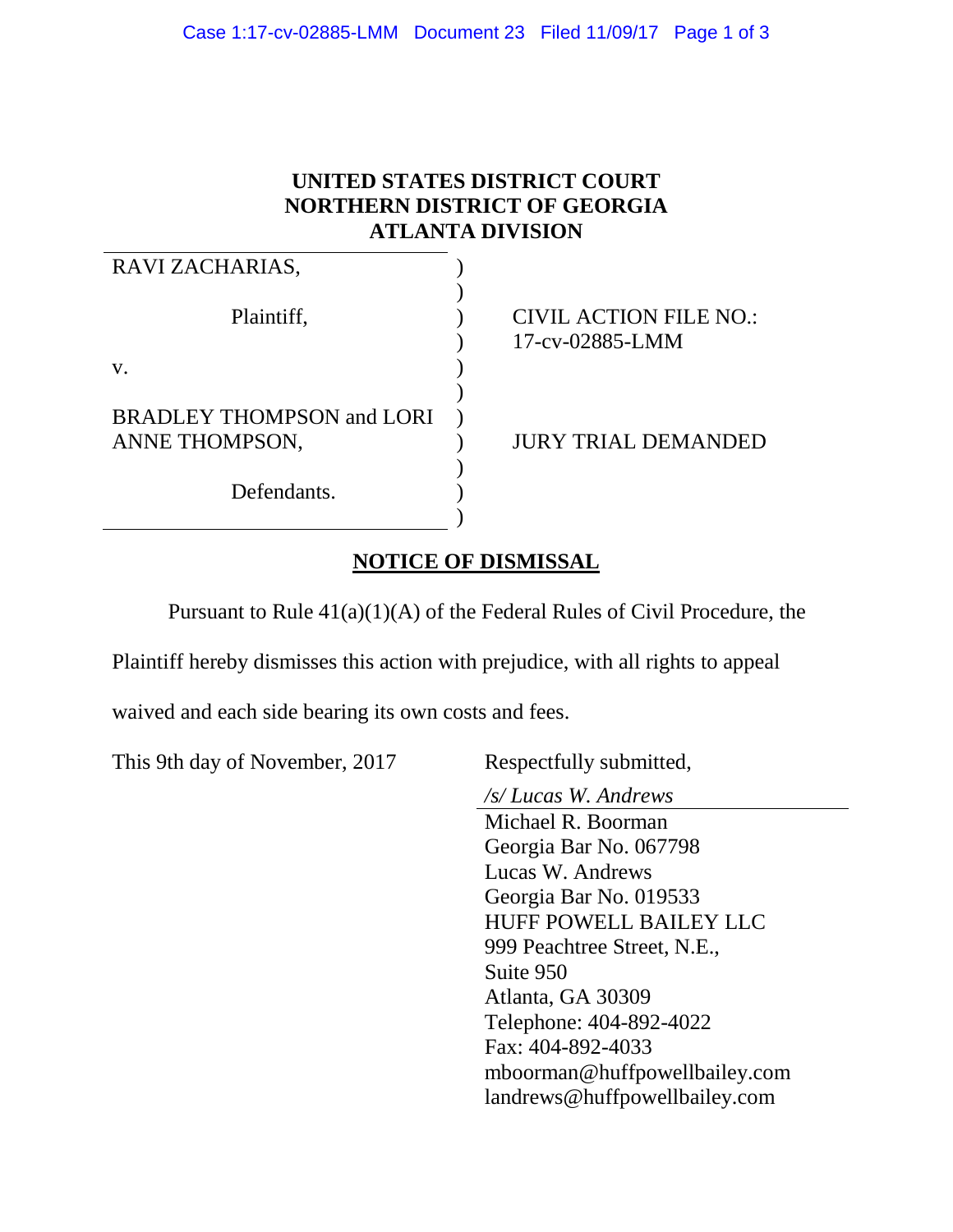Brian T. Kelly Jonathan Sablone Christopher E. Queenin NIXON PEABODY LLP 100 Summer Street Boston, MA 02110 Telephone: 617-345-1000 Fax: 518-427-2666 bkelly@nixonpeabody.com jsablone@nixonpeabody.com cqueenin@nixonpeabody.com *Admitted Pro Hac Vice*